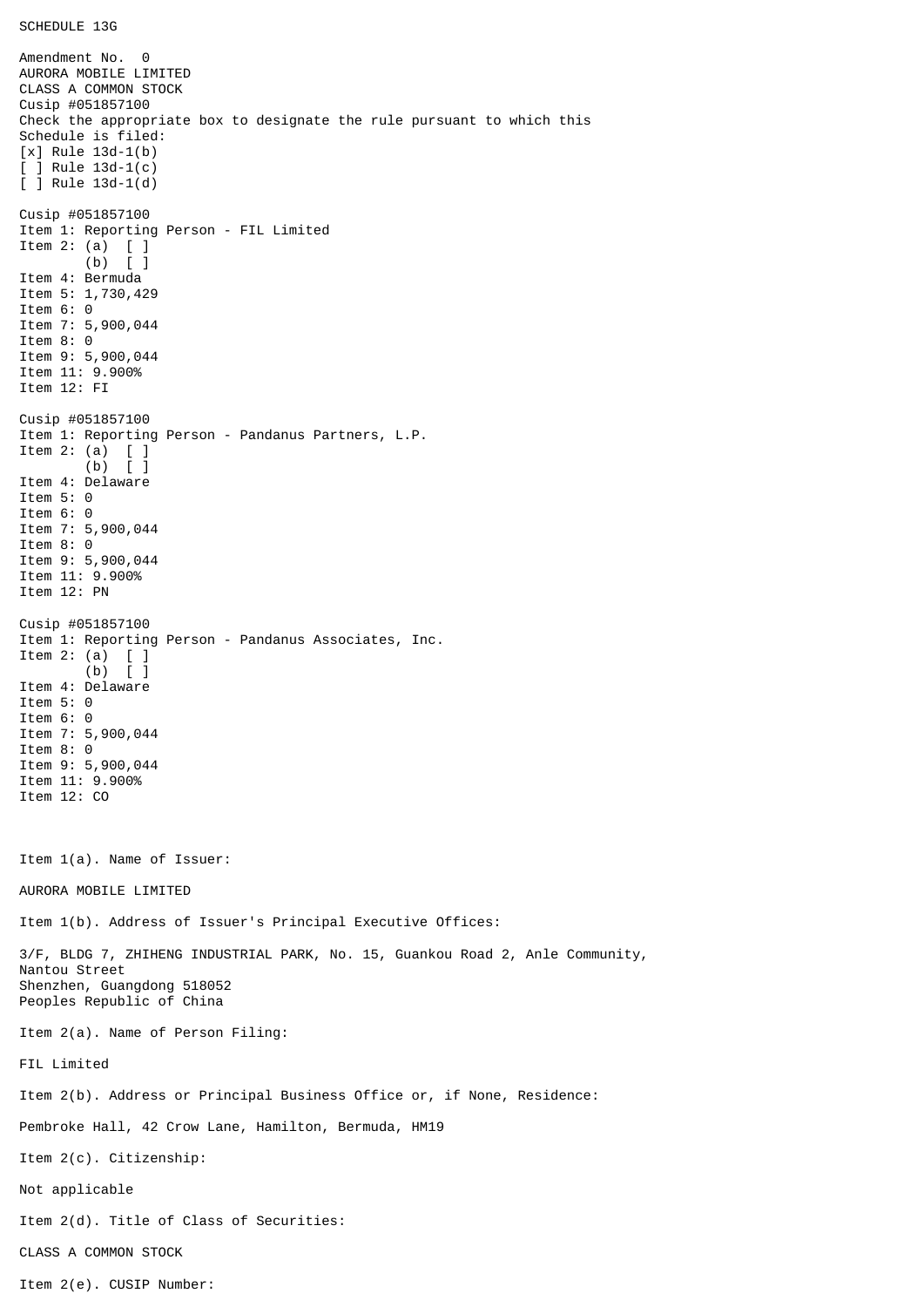## 051857100

Item 3. This statement is filed pursuant to Rule  $13d-1(b)$  or  $13d-2(b)$  or  $(c)$ and the person filing, FIL Limited, is a non-U.S. institution in accordance with Section  $240.13d-1(b)(1)(ii)(J)$ . (Note: See Exhibit A).

If filing as a non-U.S. institution in accordance with Section  $240.13d - 1(b)(1)(ii)(J)$ , please specify type of institution: Parent holding or control person.

Item 4. Ownership

(a) Amount Beneficially Owned: 5,900,044

(b) Percent of Class: 9.900%

(c) Number of shares as to which such person has:

(i) sole power to vote or to direct the vote: 1,730,429

(ii) shared power to vote or to direct the vote: 0

(iii) sole power to dispose or to direct the disposition of: 5,900,044

(iv) shared power to dispose or to direct the disposition of: 0

Item 5. Ownership of Five Percent or Less of a Class.

Not applicable.

Item 6. Ownership of More than Five Percent on Behalf of Another Person.

One or more other persons are known to have the right to receive or the power to direct the receipt of dividends from, or the proceeds from the sale of, the CLASS A COMMON STOCK of AURORA MOBILE LIMITED. No one other person's interest in the CLASS A COMMON STOCK of AURORA MOBILE LIMITED is more than five percent of the total outstanding CLASS A COMMON STOCK.

Item 7. Identification and Classification of the Subsidiary Which Acquired the Security Being Reported on By the Parent Holding Company.

See attached Exhibit A.

Item 8. Identification and Classification of Members of the Group.

Not applicable.

Item 9. Notice of Dissolution of Group.

Not applicable.

Item 10. Certifications.

By signing below I certify that, to the best of my knowledge and belief, the securities referred to above were acquired and are held in the ordinary course of business and were not acquired and are not held for the purpose of or with the effect of changing or influencing the control of the issuer of the securities and were not acquired and are not held in connection with or as a participant in any transaction having that purpose or effect. By signing below I certify that, to the best of my knowledge and belief, the foreign regulatory scheme applicable to FIL Limited and its various non-U.S. investment management subsidiaries included on this Schedule 13G is substantially comparable to the regulatory scheme applicable to the functionally equivalent U.S. institutions. I also undertake to furnish to the Commission staff, upon request, information that would otherwise be disclosed in a Schedule 13D.

Signature

After reasonable inquiry and to the best of my knowledge and belief, I certify that the information set forth in this statement is true, complete and correct.

February 13, 2019 Date

/s/ Kevin M. Meagher Signature